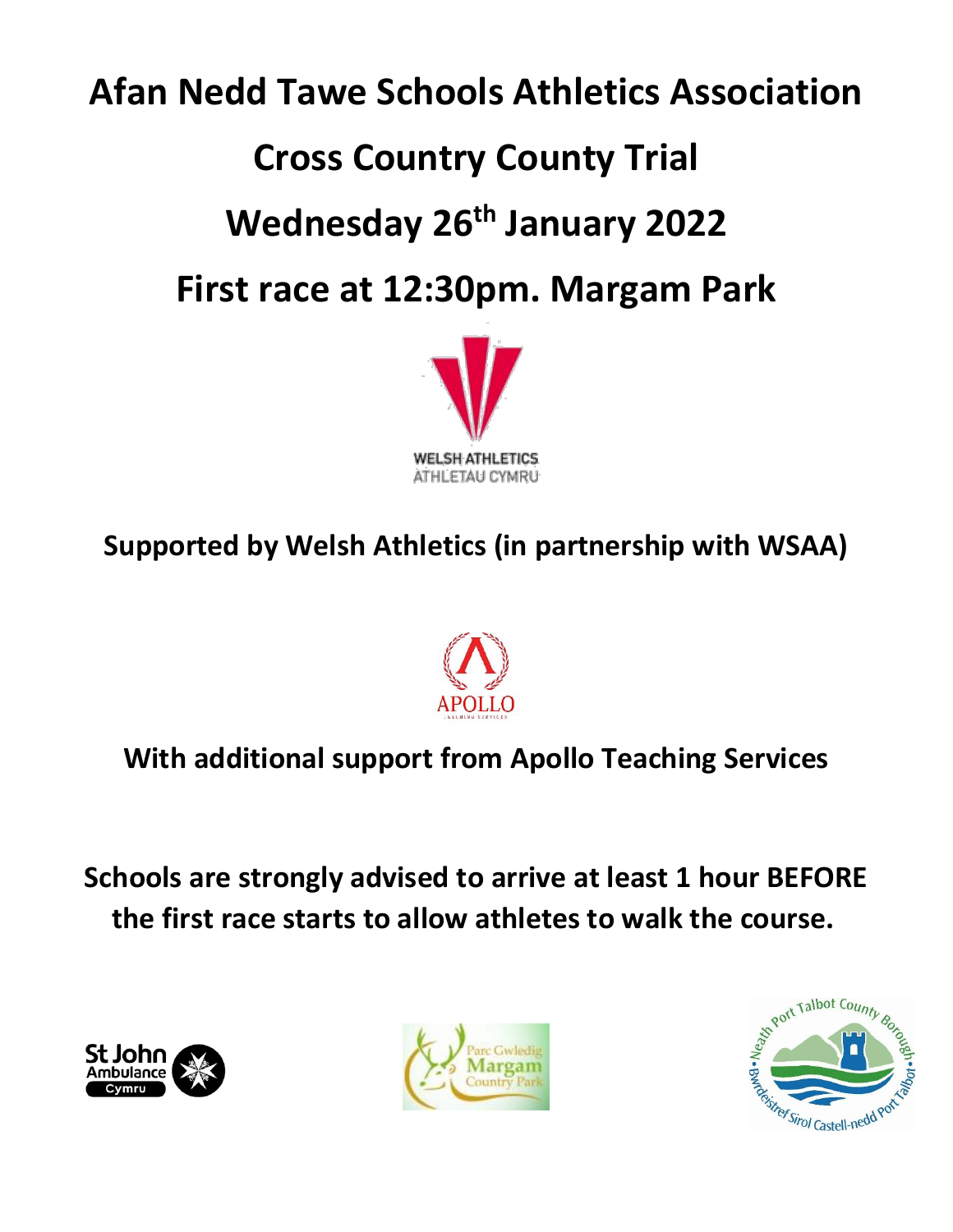| CHAIRMAN             | <b>STEVE JONES</b>    |
|----------------------|-----------------------|
| <b>TREASURER</b>     | <b>ANDREW JENKINS</b> |
| <b>VICE CHAIRMAN</b> | <b>ZANE MAYNARD</b>   |
| <b>HON SECRETARY</b> | <b>NICOLE EVANS</b>   |

The Afan Nedd Tawe Schools Athletics Association has invited all secondary schools and colleges to compete and officiate at the cross country county championships. We thank Margam Park and Neath Port Talbot Council for the use of the facilities, the Association would also like to thank officials from Neath Harriers, Swansea Harriers and Welsh Athletics for their support. Following these championships the Afan Nedd Tawe team will be selected to compete at the Welsh National Cross Country Championships in February at Brecon. Finally, my personal thanks to all teachers, coaches and parents for preparing the competitors we shall see today striving to gain honours, not only for themselves but for their school and county. Thank you and best wishes to all those who compete.

#### **Mr Steve Jones**

#### **Chairman**

#### **TIMETABLE**

| 12:30pm Year 7 Girls                                            | 1 small then 1 large lap  | 2150m             |
|-----------------------------------------------------------------|---------------------------|-------------------|
| 12.45pm Year 7 Boys                                             | 1 small then 1 large lap  | 2150 <sub>m</sub> |
| 1.00pm Year 8 & 9 Girls                                         | 2 large laps              | 2800m             |
| 1.15pm Year 8 & 9 Boys                                          | 1 small then 2 large laps | 3550m             |
| 1.35pm Year 10, 11, 12, 13 & 14 Girls 1 small then 2 large laps |                           | 3550m             |
| 1.55pm Year 10, 11, 12, 13 & 14 Boys 3 large laps               |                           | 4200m             |

| <b>Invited Schools</b> |                      |                   |                            |                   |
|------------------------|----------------------|-------------------|----------------------------|-------------------|
| St JOSEPH'S            | <b>GLAN AFAN</b>     | <b>BISHOPSTON</b> | <b>BISHOP VAUGHAN</b>      | <b>DYFFRYN</b>    |
| Y G BRO DUR            | <b>BISHOP GORE</b>   | <b>OLCHFA</b>     | <b>CEFN SAESON</b>         | LLANGATWG         |
| PENYRHEOL              | YG GWYR              | DWR-Y-FELIN       | N.P.T. COLLEGE             | <b>GOWERTON</b>   |
| <b>CEFN HENGOED</b>    | <b>MORRISTON</b>     |                   | DYLAN THOMAS PONTARDDULAIS | <b>FFYNONE</b>    |
| CWMTAWE                | <b>BIRCHGROVE</b>    | <b>BRYNTAWE</b>   | PENTREHAFOD                | YG YSTALYFERA     |
| <b>CWM BROMBIL</b>     | <b>GOWER COLLEGE</b> | <b>CYMER AFAN</b> | YG BRYN TAWE               | <b>BAE BAGLAN</b> |

#### **RULES & INFORMATION**

- 1. Schools and colleges taking part must be affiliated to the County Association.
- 2. **No athlete is allowed to compete unless accompanied by a member of staff.**
- 3. Only athletes from affiliated schools will be selected for county teams.
- 4. The assistance of staff in officiating at the fixtures would be welcomed.
- 5. The 2022 County Trial is an open event therefore it is not necessary for individuals and school teams to have competed in any of the development fixtures to be eligible to compete on 26<sup>th</sup> January.
- 6. Results of the county trial form the basis for selection of the Afan Nedd Tawe team for the Welsh Schools Cross Country Championships.
- 7. Medals will be presented to the top 3 individuals in each race and to the winning teams only.
- 8. Team medals 6 athletes to score in the year 7 to 9 races and 4 athletes to score in the year 10 to 14 combined race.
- 9. Toilets are available, but there are no on-site changing facilities.

#### **HEALTH & SAFETY**

Athletes are advised that Health and Safety regulations recommend that you should examine the course for potential hazards before competing. The course has been checked by the organisers and a risk assessment conducted. The Race Referee has inspected the course and declared it suitable for use. Any competitor who has concerns about a safety aspect on the course should bring it to the attention of the organisers and/or the Referee immediately. If the issue cannot be resolved satisfactorily the competitor will be advised not to participate in the event.

#### **FIRST AID**

First Aid cover is available on site. Any situation arising that requires First Aid treatment anywhere on the course must be reported immediately to First Aid Personnel. All participants are reminded of their duty of care for each other. If you suspect that someone, athlete or spectator, is in need of medical assistance you must act appropriately.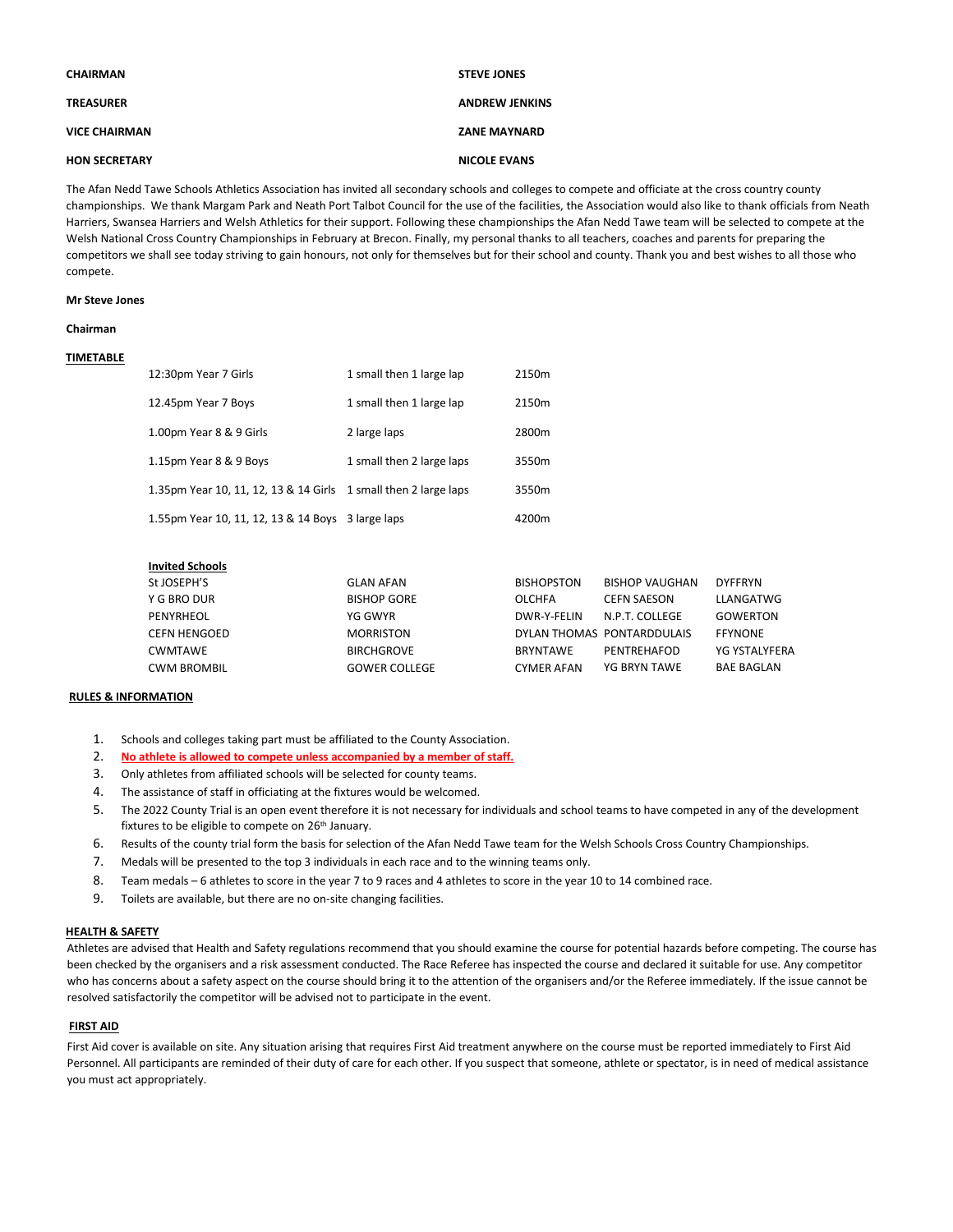

| 1.55pm Year 10, 11, 12, 13 & 14 Boys 3 large laps               |                           | 4200ml |  |  |
|-----------------------------------------------------------------|---------------------------|--------|--|--|
| 1.35pm Year 10, 11, 12, 13 & 14 Girls 1 small then 2 large laps |                           | 3550ml |  |  |
| 1.15pm Year 8 & 9 Boys                                          | 1 small then 2 large laps | 3550m  |  |  |
| 1.00pm Year 8 & 9 Girls                                         | 2 large laps              | 2800ml |  |  |
| 12.45pm Year 7 Boys                                             | 1 small then 1 large lap  | 2150m  |  |  |
| 12.30pm Year 7 Girls                                            | 1 small then 1 large lap  | 2150m  |  |  |

#### **PAST CHAMPIONS**

| <b>Individuals</b> | Year 7 Girls    | Year 7 Boys             | Year 8 & 9 Girls     | Year 8 & 9 Boys        | Year 10 to 14        | Year 10 to 14 Boys     |
|--------------------|-----------------|-------------------------|----------------------|------------------------|----------------------|------------------------|
|                    |                 |                         |                      |                        | Girls                |                        |
| 2020               | Mari Stephens   | <b>Oliver Patterson</b> | Mai Davies           | Cameron Llewellyn      | Ashleigh Willis      | <b>Finley Hines</b>    |
|                    | (Bro Dur)       | (Olchfa)                | (Gwyr)               | (Bishop Vaughan        | (Olchfa)             | (NPTC)                 |
| 2019               | Kaitlyn Jones   | Steffan Higgins         | Ella Davies          | Aled Tumelty           | Darcie Bass          | Rhys James             |
|                    | (Bryntawe)      | (Bryntawe)              | (Gwyr)               | (Gwyr)                 | (Penyrheol)          | (Dwr-Y-Felin)          |
| 2018               | Mai Davies      | Cameron Llewelyn        | <b>Tiffany Rees</b>  | Charlie Holland        | Ashleigh Willis      | Dominic Smith          |
|                    | (Gwyr)          | (Bishop Vaughan)        | (Olchfa)             | (Bishopston)           | (Olchfa)             | (Olchfa)               |
| 2017               | Ella Davies     | <b>Finlay Catling</b>   | Ashleigh Willis      | Rhys James             | <b>Eluned King</b>   | <b>Elliot Lawrence</b> |
|                    | (Gwyr)          | (Ystalyfera)            | (Olchfa)             | (Dwr Y Felin)          | (Gwyr)               | (St. Joseph's)         |
| 2016               | Elin Murphy     | Kian Evans              | <b>Eluned King</b>   | Nathan Jones           | <b>Bethan Harris</b> | Dominic Smith          |
|                    | (Bishopston)    | (Bishopston)            | (Gwyr)               | (Bishopston)           | (Gower Coll)         | (Olchfa)               |
| 2015               | Caitlin Gwyther | Ethan Lee               | <b>Eluned King</b>   | Joseph Lloyd           | Awen Lewis           | Dominic Smith          |
|                    | (Gwyr)          | (Gowerton)              | (Gwyr)               | (Gwyr)                 | (Ystalyfera)         | (Olchfa)               |
| 2014               | Eluned King     | Ben Petherbridge        | Ellie McCormick      | <b>Elliot Lawrence</b> | Lara Philippart      | Jonathan Tobin         |
|                    | (Gwyr)          | (Gowerton)              | (Cwmtawe)            | (St Josephs)           | (Olchfa)             | (Olchfa)               |
| 2013               | Chloe Hopkins   | Jacob Young             | <b>Bethan Harris</b> | Oliver Jones           | Olivia Gwynn         | Jac Hopkins            |
|                    | (Gwyr)          | (Cwmtawe)               | (Bishopston)         | (Bishopston)           | (Bishopston)         | (Bishopston)           |

\*Event not held in 2021 due to COVID restrictions.